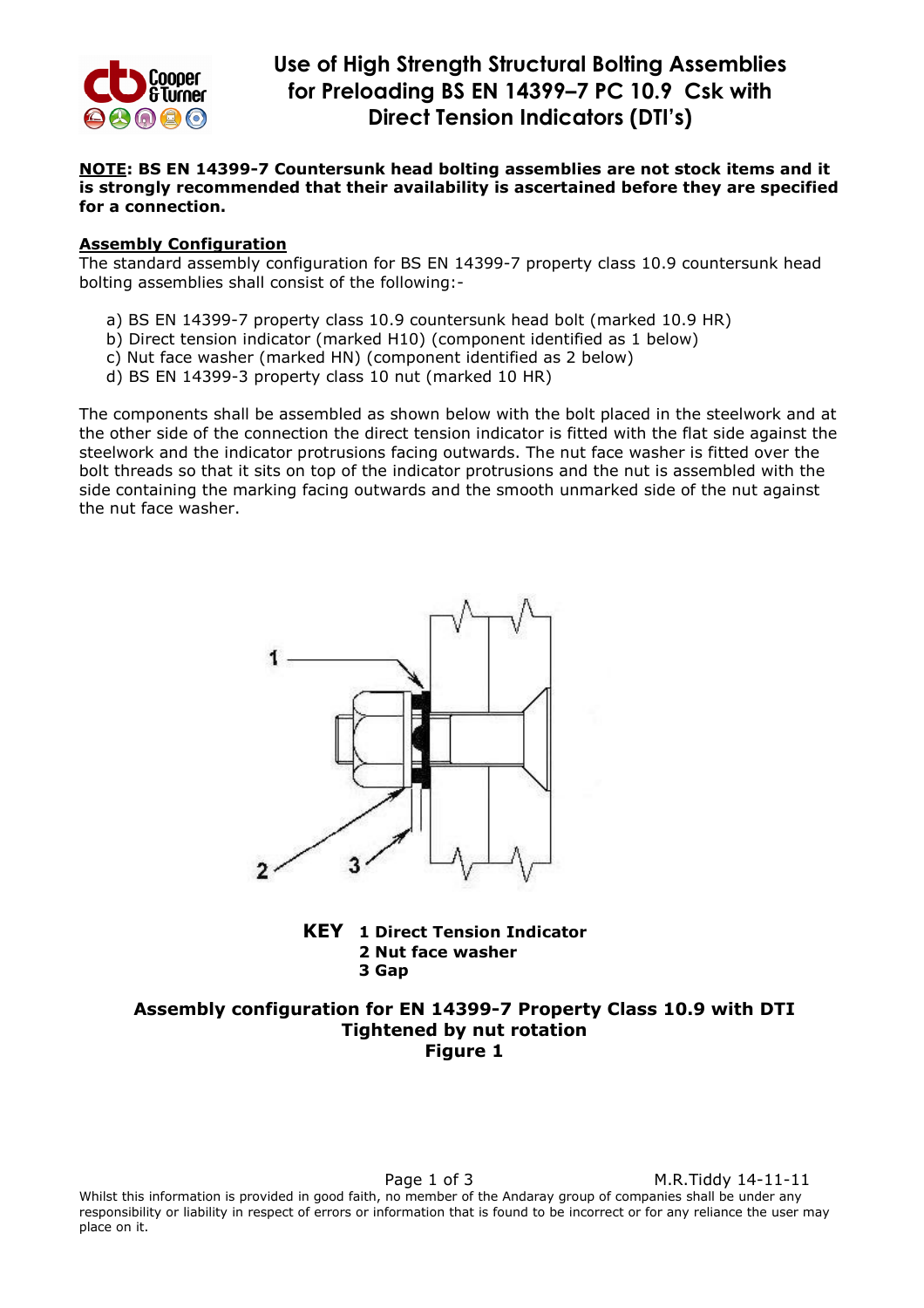

# Initial Tightening

The bolt head shall be prevented from rotation using the screwdriver slot in the head and each assembly shall be brought to 'snug tight' condition by nut rotation. The tightening process shall be carried out from bolt to bolt within the group, starting from the most rigid part of the connection and moving progressively towards the least rigid part.

Note: The most rigid part of a cover plate connection of an 'I' section is commonly in the middle of the connection bolt group.

The 'snug tight' condition of a fastener assembly shall be when initial deformation of the DTI protrusions begins. This first step shall be completed for all bolts in one connection prior to commencement of the second step.

### Final Tightening

When all the assemblies in a connection have been snug tightened then final tightening can commence. Tightening shall be carried out progressively from the most rigid part of the connection to the least rigid part. Tightening shall continue until the specified indicator gap has been achieved (see Table 1)

| Table 1                                      |                           |  |  |
|----------------------------------------------|---------------------------|--|--|
| <b>Thickness of feeler gauge</b>             |                           |  |  |
| Direct tension indicator position            | Thickness of feeler gauge |  |  |
| Under nut, when nut is rotated<br>(Figure 1) | $0.25$ mm                 |  |  |

The average specified indicator gap shall be determined using the following measurement procedure; the feeler gauge shall be used as a 'no go' inspection tool. The feeler gauge shall be pointed at the centre of the bolt see Figure 2 and shall refuse to enter the number of refusal spaces specified in Table 2. It is advisable to leave some small gap to prevent accidental overtightening and breakage but if the gap has been completely closed inadvertently this is not considered by Cooper & Turner to be cause for rejection.

| <b>Table 2</b>                   |                                |  |
|----------------------------------|--------------------------------|--|
| <b>Feeler gauge requirements</b> |                                |  |
| Number of indicator protrusions  | Minimum number of feeler gauge |  |
|                                  | refusals                       |  |
|                                  |                                |  |
|                                  |                                |  |
|                                  |                                |  |
|                                  |                                |  |
|                                  |                                |  |
|                                  |                                |  |

Page 2 of 3 M.R.Tiddy 14-11-11 Whilst this information is provided in good faith, no member of the Andaray group of companies shall be under any responsibility or liability in respect of errors or information that is found to be incorrect or for any reliance the user may place on it.